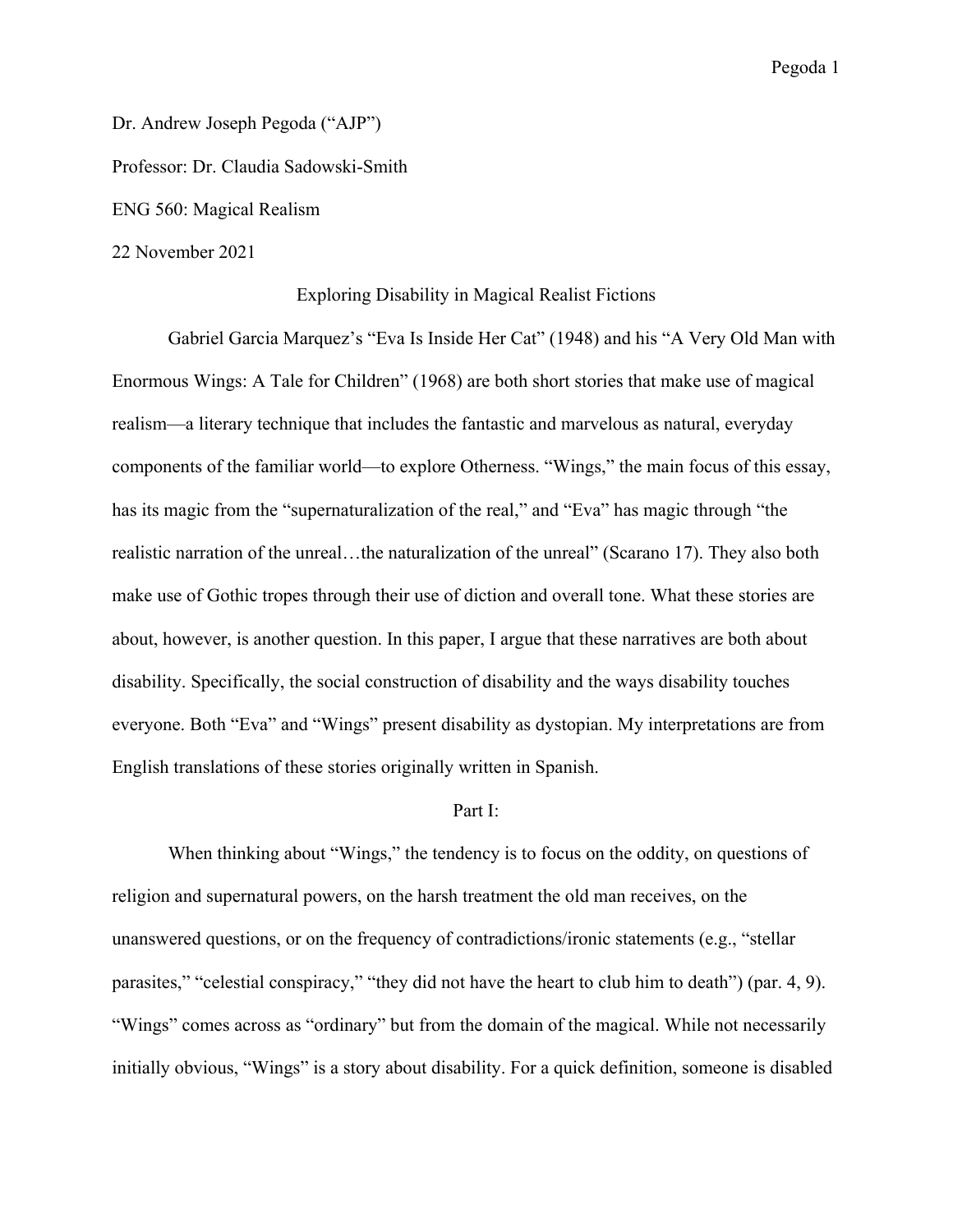or ill and outside the parameters of compulsory ablebodiedness when their body and its functions do not align with what society says is normal (McRuer).

Disability is everywhere in day-to-day life in "Wings." Every character—except for Pelayo, the neighbor woman, the flying acrobat, and (possibly) a few visionaries—is disabled or ill in some way, at least temporarily. And those who are well and able-bodied are impacted by disability through relationship with or proximity to disabled people. Pelayo and Elisenda's baby is sick and possibly dying as the story opens. Later their child gets chicken pox. Of course, there is the old man with enormous, dirty, and damaged wings who is disabled. He is deemed disabled by the story's character ipso facto his immobility, his abnormal appearance, his age, his low vision, and his unknown language/illiteracy. Everything about him is opposite compared to cultural iconography of what an angel looks like. Because of his disability, he is imprisoned/confined at Elisenda and Pelayo's property. And because the neighbor woman's wisdom, as deemed by the narrator, pronounces him an angel, "unfortunate invalids" line up "beyond the horizon," a distance of several miles, to receive healing (par. 7). Illnesses mentioned involve hearing too well, running out of numbers, sleepwalking, having leprosy, having paralysis, and being blind. Father Gonzaga's insomnia comes up, as does Elisenda's twisted spine from hard work and her "exasperated and unhinged" behavior (par. 12). We also learn about a woman who had been metamorphosized into a spider. Other characters are labeled as simple-minded or as having sterile hearts.

Characters in "Wings" both ridicule and revere the old man with wings. The closest existing literary trope that comes to mind is the "Magical Negro." We could, I suggest, think of the old man with wings as a "Magical Othered." He is a main character in this story yet remains nameless. The narrator either withholds this information, or the angel is not even given the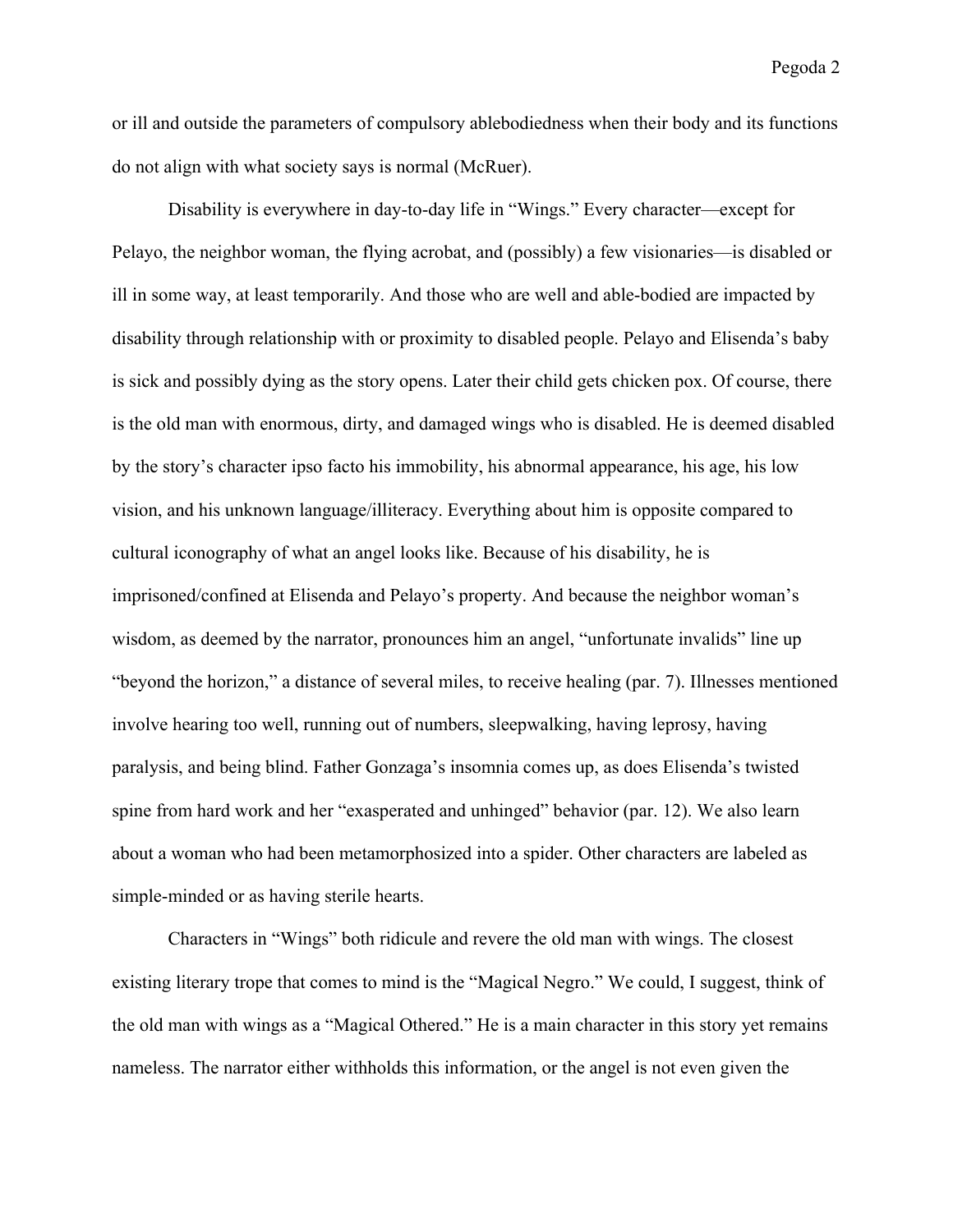dignity of a name. The neighbors and travelers who gather to see him and to receive his miracles have fun seeing him and throwing food at him—"having fun" being the narrator's grotesque and uncritical words describing these events. But, they do not just throw any food at him; they throw the "the fruit peels and breakfast leftovers" that no one else wants at the old man with wings while he is pathetically trapped lying in a cage with chickens (par. 5). And as soon as people do not receive the expected cures (the angel's mistakes only cause further disability), they all leave, and the line vanishes.

Herein, is how "Wings" uses disability to create social hierarchies. A horizontal hostility exists between the angel and the disabled people wanting healing. *Horizontal hostility* describes social dynamics that frequently develop with identity politics wherein people who could be aligned are in conflict. In the story, the masses lined up for miles are all disabled—like the angel—but collectively see themselves as cripnormative. *Cripnormativity*, a term I coined, describes the more acceptable ways of being disabled (Pegoda). Thus, the masses and even Pelayo and Elisenda see the angel as *more* disabled and disabled in unacceptable ways. Take the blind man: He does not see any kind of alignment or solidarity with the angel, who is also disabled but is additionally confined and abused. And take Elisenda, who we could call a protoneoliberal: She becomes very wealthy from showcasing the disabled old man and fostering an environment where he is the subject of an Othering gaze. She has personal experience with disability and illness because of her son and her own mental illness. However, even when the story ends, she sees the angel as an annoyance. In other words, horizontal hostility exists between the blind man and the angel, between Elisenda and the angel, and between Elisenda and the visitors. Further, Elisenda, Elisenda's son, and the blind man, for example, are cripnormative, and the old man with wings is not cripnormative. Horizontal hostility also exists between the line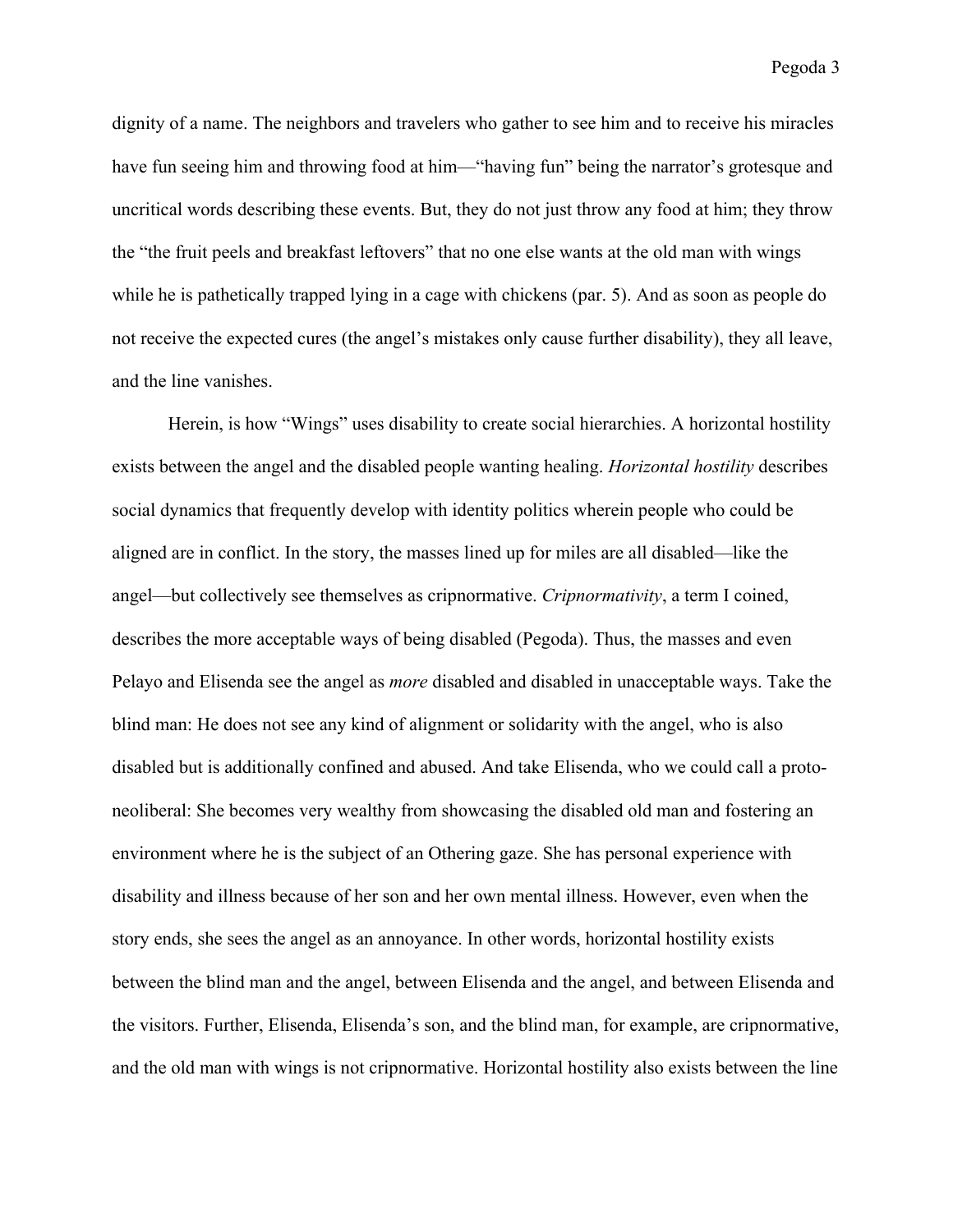of people and the angel. Further, the line of people have cripnormativity. They desire to be cured but are not disabled such that confinement is necessary.

We also need to look at horizontal solidarity. *Horizontal solidarity*, as the name might suggest, describes dynamics of allyship and unity within a group of people aligned through an identity. Such horizontal solidarity exists between the masses wanting to be cured and between Pelayo and Elisenda and the masses—"the angel was the only one who took no part in his own act" (par. 8). A dangerous internalized ableism also connects everyone against their chosen scapegoat. It deserves explicitly pointing out that Pelayo and Elisenda only enslave the old man and not other disabled people, which is another indicator that only the old man's physical/mental differences are unacceptable. A useful thought exercise might imagine that the people lined up decide to free the angel and assist in his recovery. They could all help each other.

"Wings" presents disability and disabled people negatively, as needing to be fixed and as being undesirable—"unfortunate invalids" and "a shipwrecked disorder" (par. 7). Cripnormativity is not enough and has its limits. "Wings" does not like differences among people, preferring homogenization. Indeed, it shows all disabilities—except for Elisenda's and wide-spread simplemindedness—as needing cures, being cured, or the disabled person at least attempting to get a cure. Invisible and visible disabilities are, interestingly given how invisible disabilities are often ignored or disbelieved in society beyond fiction, frowned upon equally in this short story. The man with superhuman hearing and the person with skin disfiguration are no different. The story never explains why disabled people cannot just exist as is, as another natural and valid part of the human experience that always happens if a person lives long enough. And there is the constant presence of crabs. "Crabs" are mentioned four times, with the animals being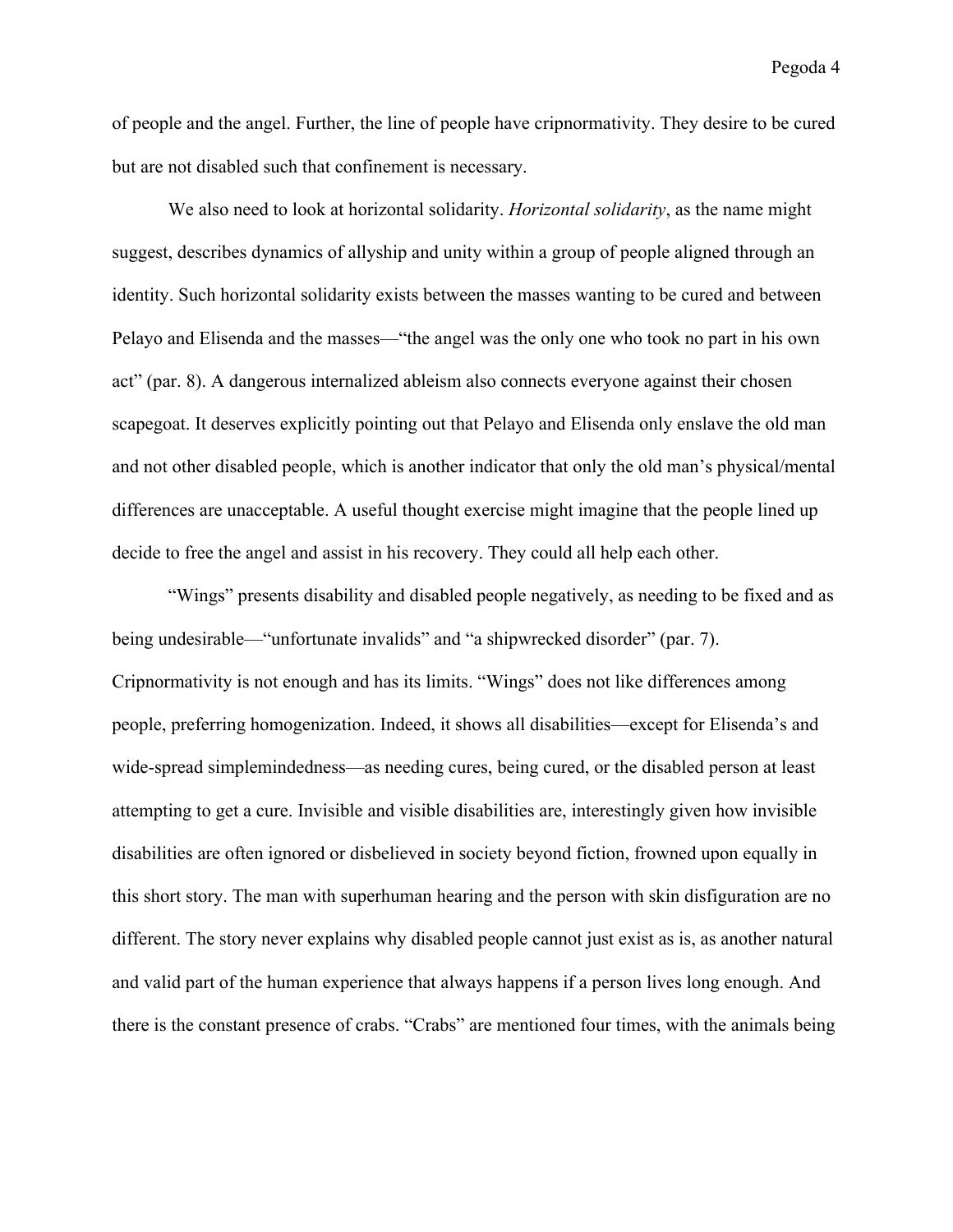killed and thrown back to the ocean. Crabs, like disabled people, get in the way of an (imagined, idealized) clean, neat, problem free utopianized world.

The narrator gives mixed messages at times. He/she/they strongly want(s) disabled people to visit the angel, wants the angel to properly heal them, criticizes the angel for his (in)ability to perfectly cure, and says the angel is making fun of disabled people with random "consolation miracles" when they are not healed as required. Is the angel being cruel? Does the angel lack the kind of power needed to cure? Does the angel actually make mistakes? "Wings" explains "the paralytic who didn't get to walk but almost won the lottery, and the leper whose sores sprouted sunflowers" (par. 10).

The story dislikes disabled experiences but effectively shows that disability cannot be escaped. The only time we learn the origin story of someone's disability is with the spider woman.<sup>1</sup> Disobedience had caused her metamorphosis into a spider. This suggests that disability in "Wings" is a punishment for doing something deemed bad by those deemed to have more authority and power, not a natural part of the condition we call life. The spider woman, like Gregor in Franz Kafka's "The Metamorphosis" (1915), can also be compared to contemporary transgender experiences. Like these people-turned-animals, trans people "metamorphosize" into a sex/gender that is more comfortable and are often subjected to Othering gazes, intrusive questions, and are, technically and medically, considered disabled.

Thinking more about the social construction of disability helps to explain other points. Representations are important. For example, we can take a closer look at the disabilities and illnesses in the story. The story features some characters with unusual—magical—disabilities,

<sup>&</sup>lt;sup>1</sup> "Wings" does attribute Elisenda's mental illness to stress from the angel, but this is a passing mention. With the spider woman, the story specifically sets out and provides an origin story. There are no other details explaining characters and the causes of their disabilities.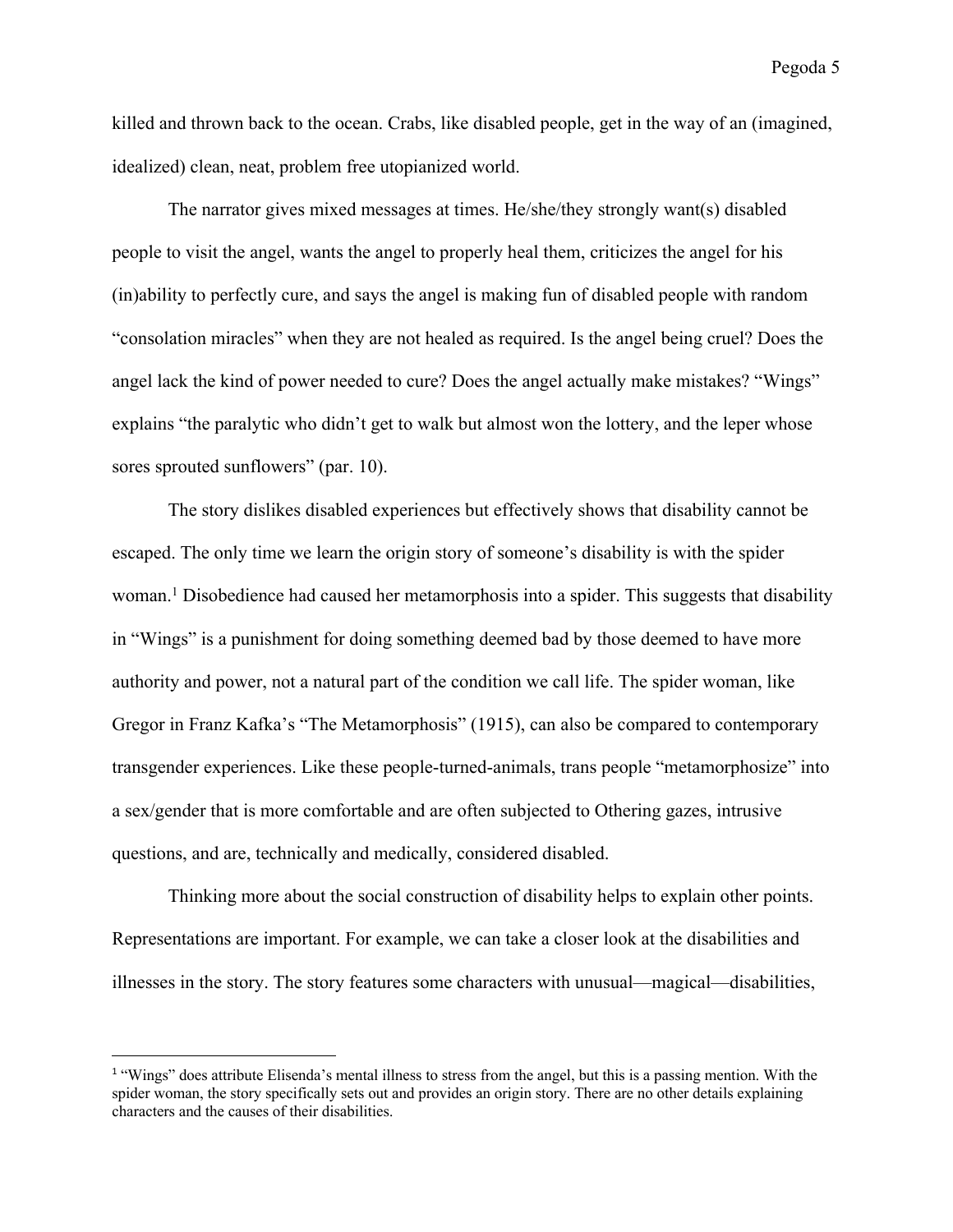such as the ability to hear stars. While the narrator labels this an ailment and the man with this ability wants to be cured so he can sleep easier, these all show that disability and difference are problems. This "ailment," in another story or from another perspective, could be seen as belonging to someone closer to nature, to other worlds, or to other (supernatural) dimensions. "Wings" also presents blindness as something that needs to be cured. In real life, blind people often have no desire to see. And the old man with wings is also only disabled while in the community where the story is set. When he flies away and becomes the "imaginary dot" his status as "disabled," arguably, disappears, too.

Pointing out that we never hear the voice of disabled people in "Wings" is also worthy of comment. Indeed, there is only one line of dialogue in the entire story, and this line comes from the old neighbor woman. That we only hear the story through the narrator's perspective for 99.992 percent of the story, in most ways, we know very little about how the actual people in the story feel about disability.

In addition to the above, "Wings" has a pervasive Gothic layer. This only adds to its message about the undesirability of disability. The story opens with the stench of deliberately killed crabs and with unusual weather. It has been raining for days and is almost dark outside at noon. And the story revolves around (disabled) people taunting a disabled, imprisoned old man/angel. The old man/angel is always kind of an oddity. The spider woman is also a strong component of the story's Gothic-ness. A basic word count is helpful, too, as it shows the presence of words associated with Gothic literature. The story uses "coop" eight times, "courtyard" seven times, "rain" five times, "Father Gonzaga" five times, "crabs" five times, "night" five times, "spider" three times, "wind" two times, "parasites" two times, and "dead" two times. Other Gothic-associated words in this short story of 2,842 words are used once: "wind,"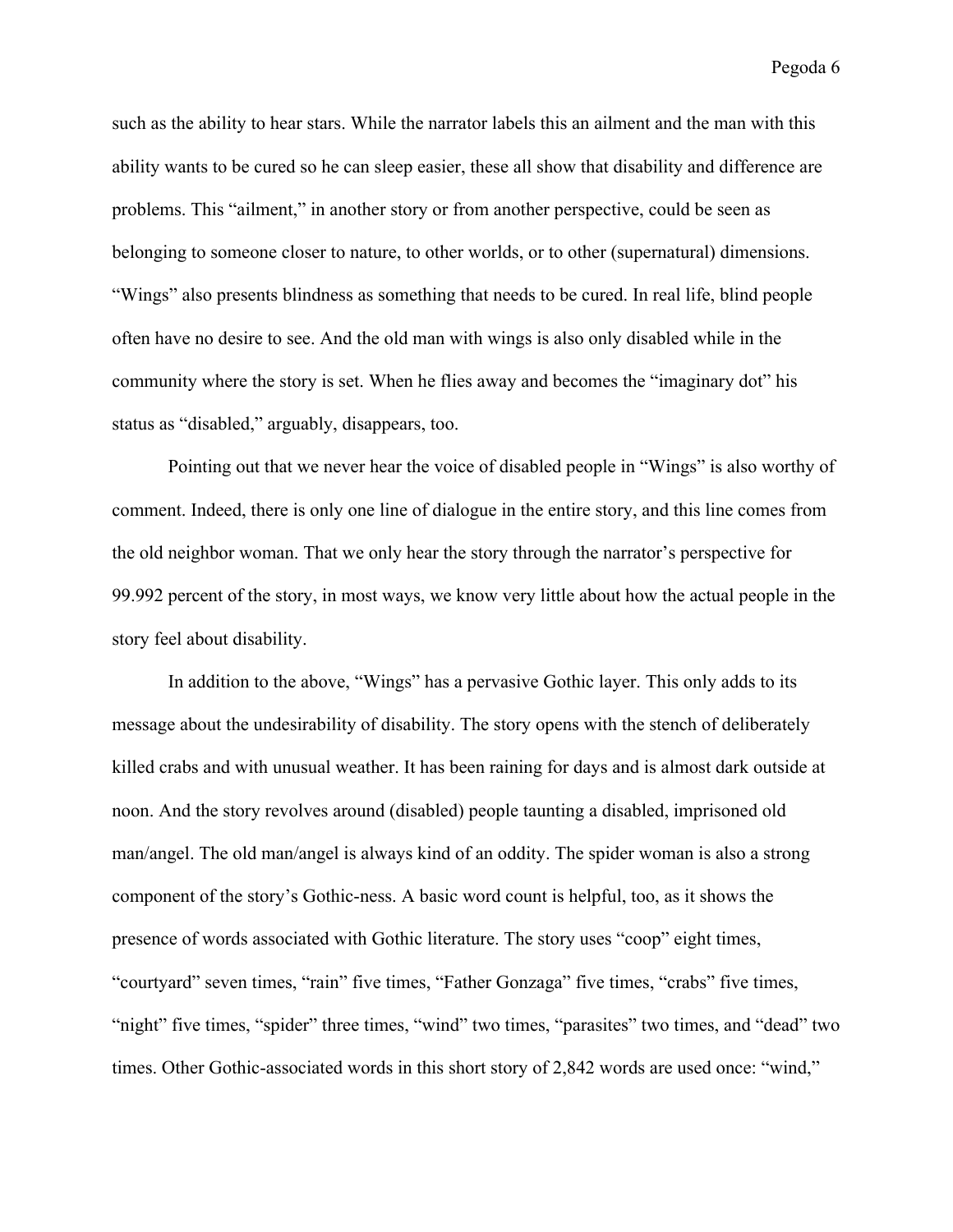"devil," "lunar dust," "alien," "tribulations," "ghost," "thunderclap," "nightmare," "lightning," "final judgement," "killed," "killing," and "fugitive."

As a "tale for children," "Wings" does not have any positive messages. This is not an example of literature that should be assigned to children, especially not without the necessary *pre*briefing and *de*briefing. Children might not even be able to understand it. "Wings," if anything, effectively teaches how to be exploitative and says to hate yourself and to seek cures if you are different. "Wings" would show having Neurofibromatosis (what I have) as an undesirable disability, but it does not show selfishness/sociopathy as a disability. Making money from the exploitation of disabled, suffering people is not just acceptable but rewarded in the world of this story. The story ends with Elisenda and her new fancy clothing in a new large home with the angel newly gone. Magical realism is sometimes used to help audiences see things with new eyes and with new or different appreciation. Does "Wings" help readers see disability anew? If it does, the message is indirect. Readers are unlikely to walk away from this short story appreciating how the story is ultimately about disabled people fighting: Elisenda/disabled makes money from the pilgrims/disabled who all perpetuate the confinement and suffering of the old man with wings/disabled. Perhaps some readers will have new appreciation for how contradictory people can or will appreciate that—like the story—life and disability does not make sense and is not fair.

#### Part II:

In contrast to "Wings," "Eva" is much longer and far more ambiguous. Readers never really know what is happening. What stage of life Eva is in? Did she die long ago, is she dying, is she actually in her cat, is she (or the narrator) in some kind of trance or high, or is she dead? Readers never get clear answers about her fascination toward the boy and toward oranges and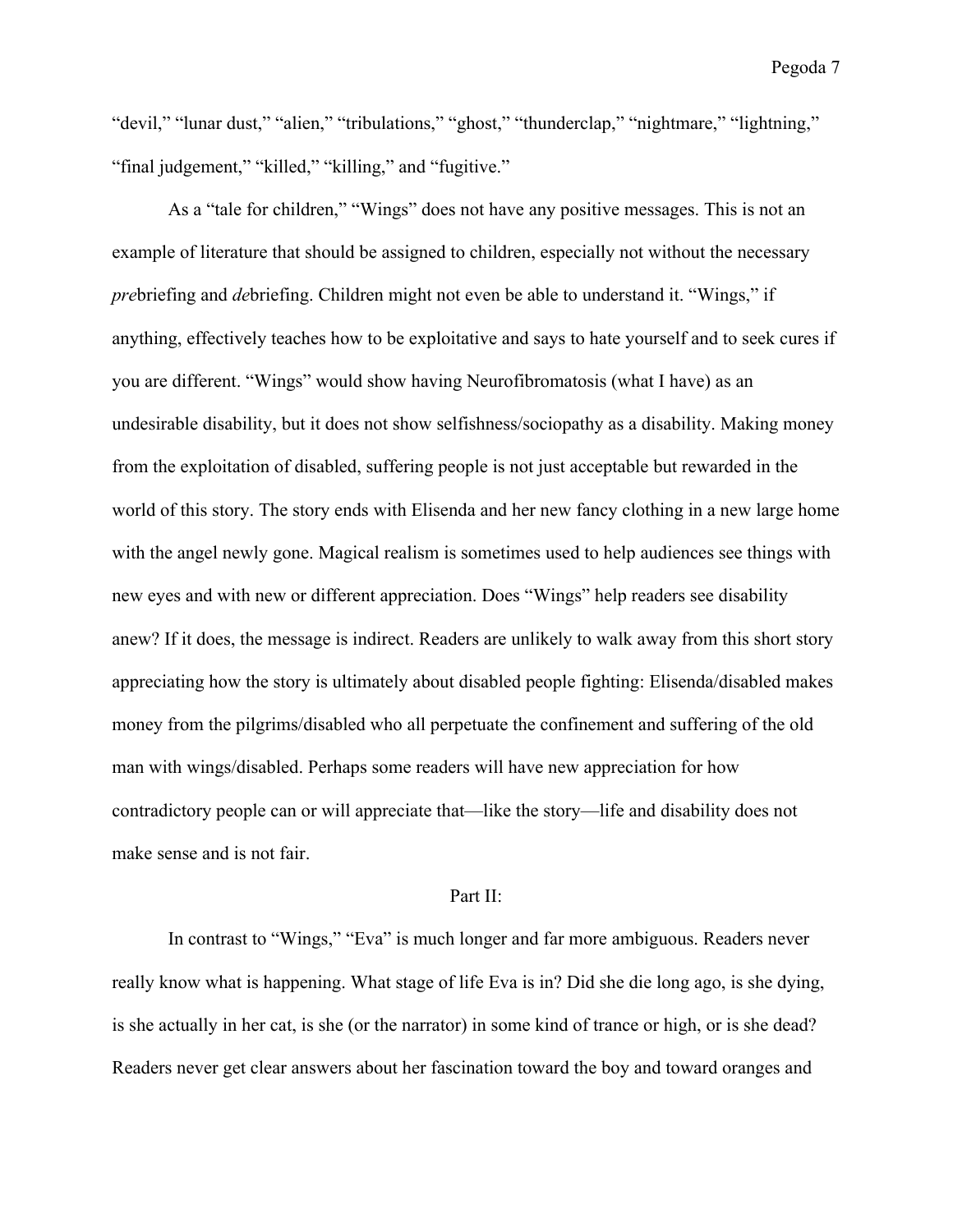about her frustration toward beauty. In a narrative that echoes Charlotte Perkins Gilman's "The Yellow Wallpaper," what is clear is that Eva is suffering, wants some kind of home, is in a fragile mental state, is trying to sleep, and is trying to remember. "Eva" is far more claustrophobic than "Wings," but also has a narrator who is more accepting, even though Eva only gets to speak three words total: "Time…oh, time!" (par. 8, ellipses in original, indicating pause in speech). The narrator presents the world Eva lives in as if her (magical) experiences are completely acceptable and normal. Eva is, ironically, cripnormative in the social constructions of the story. Only readers see how disabled, how mentally ill, Eva really is.

As in "Wings," it seems highly-probable that in the world of "Eva," disability happens only as a punishment. "Eva" is also far more Gothic, and through this Gothic-ness presents disability such that readers can interpret it as a always being a vastly undesirable and scary experience. The story opens with discussions of cancer, impossible burdens, confinement to four walls, and insects consuming Eva. It seems murder, suicide, and/or secrets are part of Eva's flood, her labyrinth of painful memories. The narrator describes Eva's inundation of generational trauma, and in a parallel to Mary Shelley's *Frankenstein* (1818) says, "it was as if the same head, a single head, had been continuously transmitted…to all the women who were to receive it irremediably like a painful inheritance of beauty" (par. 3). Readers might even ask if the narrator exaggerates Eva's pain or if the narrator uses Eva as a scapegoat. The narrator creates a living nightmare for readers:

"During those nights, with her big round eves open and frightened, she bore the weight of the darkness that fell upon her temples like molten lead….[I]n order to bring on sleep, she tried to go back over her childhood memories. But that remembering always ended with a terror of the unknown...Then the struggle would begin. The real struggle against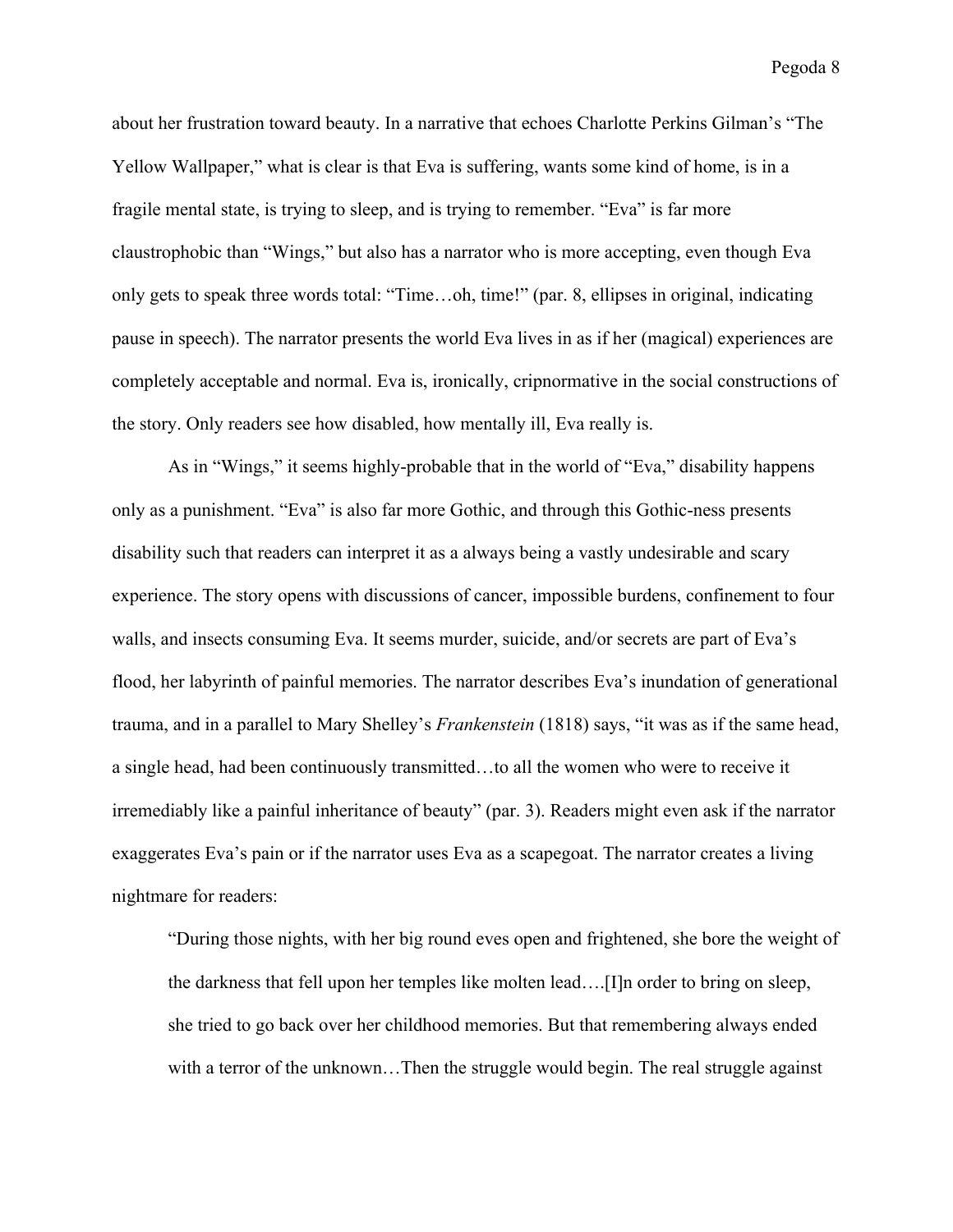three unmovable enemies. She would never—no, she would never—be able to shake the fear from her head. She would have to bear it as it clutched at her throat. And all just to live in that ancient mansion, to sleep alone in that corner, away from the rest of the world." (par. 4-5)

Not only is disability some kind of punishment, disability is inescapable and extends into perpetuity: Eva will always experience excruciating pain, according to the sadistic but matter-offact narrator.

Looking at some example word counts again also helps show how "Eva" can also be thought of as Gothic literature: this story uses "dark"/"darkness" or "night" eighteen times, "fear" sixteen times, "insects" thirteen times, "night" nine times, "afraid" and "death" seven times, "blood" and "spirits" four times, "isolated" and "weeping" three times.

# **Conclusion**

Wendy B. Faris nails it when writing that magical realist fictions often force readers to negotiate, not with an idealized past and forgotten virtues, but with the dystopian horrors of the past and often force readers to blur conventional boundaries and destabilize expectations related to privilege, oppression, realism, magic, and the past. As shown in this essay, Marquez's "Wings" and "Eva" create anything but utopian pasts, especially when narrowed in on representations of disability. These short stories use layers of darkness and present worlds where not having the expected, normative body results in tragic and exploitative experiences. Only the child in "Wings" is innocent. All the other characters and narrators in both stories have their own self-centered priorities when it comes to disabled bodies, priorities that are devoid of agency for others and devoid of a shared sense of humanity.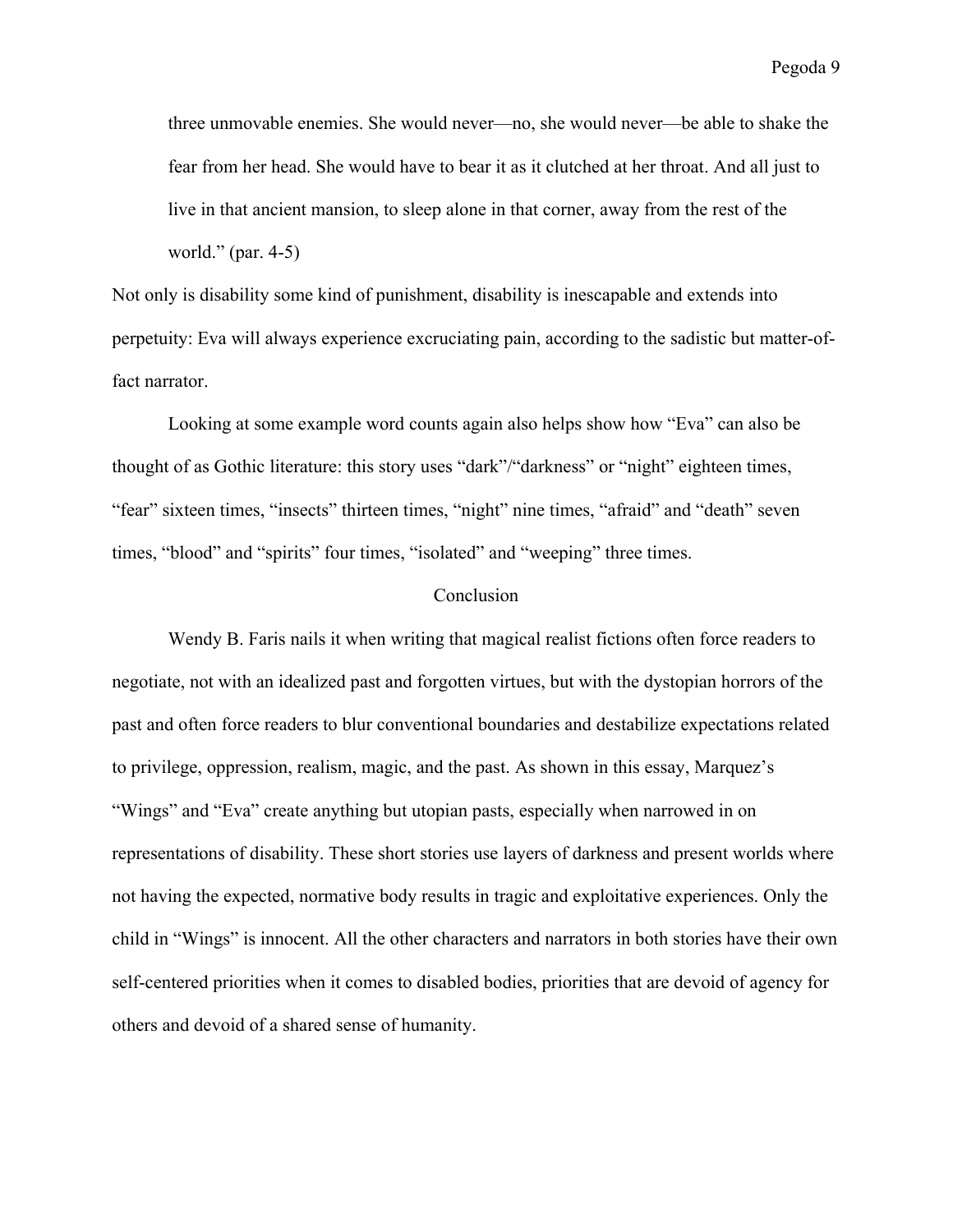The implications of Marquez's fictional representations are more concerning than the representations themselves, especially when we recognize his characters as "historical stand-ins," as I have termed it. A *historical stand-in* is a fictional character who effectively represents and speaks for everyone beyond the story with the same or similar characteristics and situations. When it comes to *all* disabled people, Marquez suggests there is no future, at least not a future with acceptance and person/patient-centered healing. Further, the stories preclude the possibility of acceptance and an overthrown binary of able-bodied/disabled.

Analysis on the basis of disability is important. Too often, disability is invisible. Even when it is very explicit, we tend to overlook disability because such is an extraordinarily common part of the human experience—if you live long enough, you will acquire disabilities; if you even wear glasses, you have a disability. My hope with this essay is to help the reader reconsider these stories and other stories from a lens of crip theory. Because even when unconscious, these stories effectively teach people how to treat disabled people, teach that we should fear disability, and teach that disability is shameful.

In closing, I imagine a version of "Eva" where the narrator gives concrete information about Eva's disabled experiences and shares information or uses a framework that gives more legitimacy to such Othered individuals. And I further imagine a "Wings" where magical realism fosters community and healing, where disability is humanized, and where disabled people have a voice, as in Marleen Gorris's *Antonia's Line* (1995). Magical realism has a variety of uses, and while narratives often explore tragic pasts in search of more useable pasts, magical realism can do such without the groundwork for further harm.